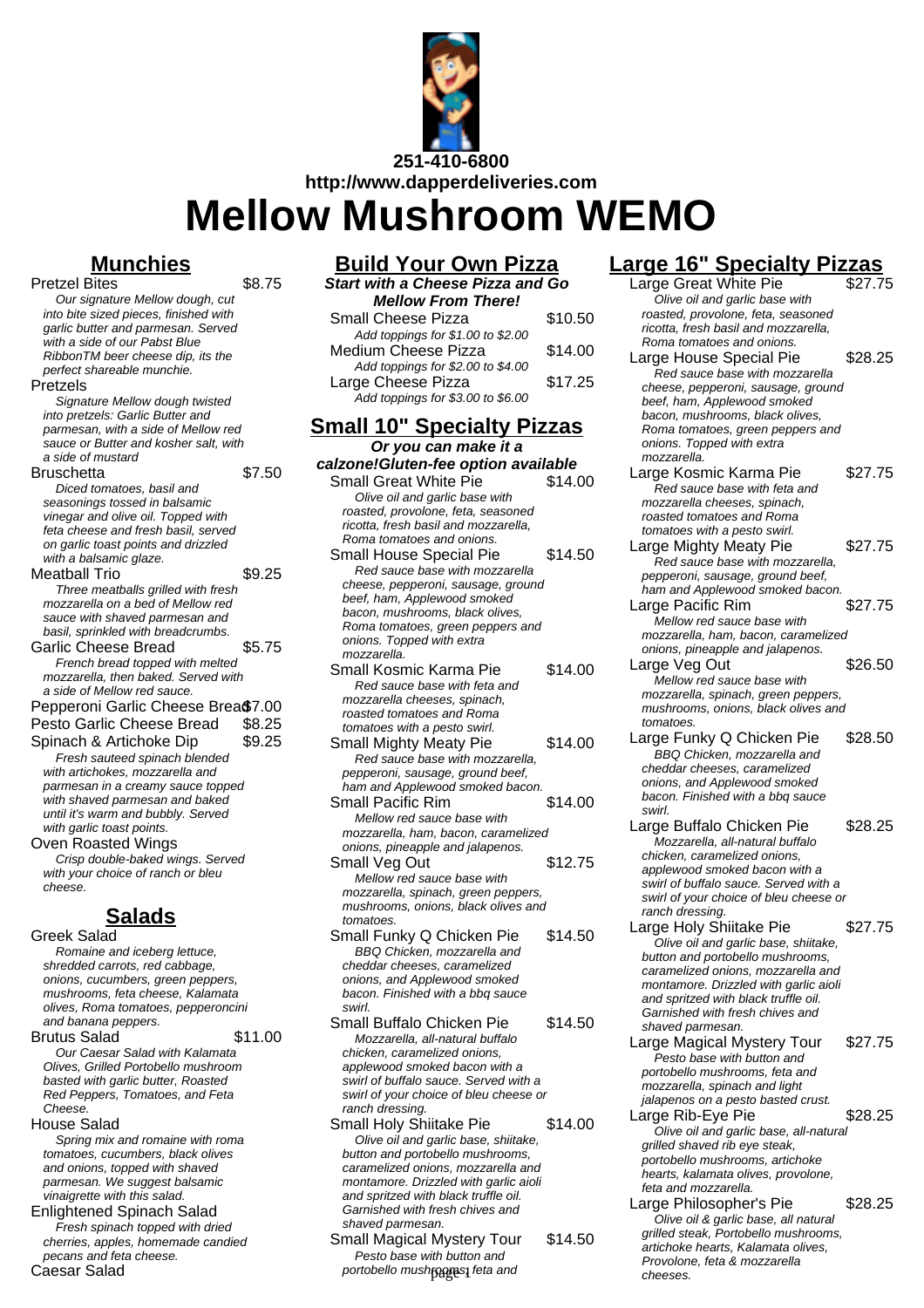Romaine lettuce tossed with Caesar dressing and topped with shaved parmesan and house-made croutons.

#### Chef Salad

Romaine and iceberg lettuce, shredded carrots, red cabbage, onions, cucumbers, green peppers, mushrooms, black olives, roma tomatoes, mozzarella, ham and sprouts.

Build Your Own Salad \$10.50 Your choice of salad base plus 3 ingredients. Additional cheeses and fresh ingredients below for a small additional charge.

## **Hoagies**

**All hoagies are served on a French roll. Add your choice of kettle chips for a small additional charge.**

Steak & Cheese Hoagie Grilled, shaved all-natural ribeye steak, onions, mushrooms, green peppers, Provolone, mayo, lettuce and Roma tomatoes.

#### Meatball Hoagie

Seasoned meatballs in Mellow red sauce topped with melted mozzarella cheese.

#### Italian Hoagie

Ham, pepperoni, salami, fresh mozzarella, caramelized onions, basil, spring mix, mayo, roma tomatoes and herb vinaigrette.

#### Avocado Hoagie

Seasoned avocado, onions, Provolone or Swiss, mayo, lettuce and Roma tomatoes, topped with sprouts.

- Chicken & Cheese Hoagie All-natural grilled teriyaki chicken, provolone, onions, mushrooms, green peppers, mayo, lettuce and roma tomatoes.
- Tempeh Hoagie

Teriyaki-marinated tempeh, grilled onions, mushrooms, green peppers, mayo, lettuce and roma tomatoes.

Tofu Hoagie Teriyaki-marinated tofu, grilled

onions, mushrooms, green peppers, mayo, lettuce and roma tomatoes. Ham and Cheese

# **Turkey**

## Portobello

Grilled Portobello mushrooms, mozzarella, artichoke hearts, sun-dried tomatoes, spinach, feta & mayo, topped with sprouts.

"Old Jerk" Chicken

Jerk chicken and pineapple grilled and topped with mushrooms, onions, green peppers, provolone, mayo, lettuce and roma tomatoes.

## **Desserts**

**Order any cookie or brownie as a sundae for a small additional charge: We'll top it with all-natural vanilla bean ice cream, dark chocolate truffle sauce, house-made fresh whipped cream and an all-natural bing cherry.**

- Giant Gourmet Cookie \$3.50 Our massive house-baked gourmet cookie. Three decadent choices: triple chocolate chunk, oatmeal raisin or peanut butter.
- Mary Jane's Triple Chocolate \$7.00 **Brownie**

No plain Jane brownie here. This one's a buttery chocolate, chewy

- mozzarella, spinach and light jalapenos on a pesto basted crust. Small Rib-Eye Pie \$14.50 Olive oil and garlic base, all-natural grilled shaved rib eye steak, portobello mushrooms, artichoke hearts, kalamata olives, provolone, feta and mozzarella. Small Philosopher's Pie \$14.50 Olive oil & garlic base, all natural grilled steak, Portobello mushrooms, artichoke hearts, Kalamata olives, Provolone, feta & mozzarella cheeses. Small The Marley Pizza \$15.00 Pesto base, mozzarella, Italian sausage, Jerk chicken, and onions. Small Mellowterranean Pizza \$14.50 Olive Oil and Garlic base pizza with Chicken, Onions, Roasted Red Bell Peppers, Black Olives, Chives,
- Tzatziki sauce. Small Maui Wowie  $$15.00$ Pesto base with ham, pineapple, jerk chicken, banana peppers, Applewood smoked bacon and mozzarella cheese.

Mozzarella, Feta, and a side of

Small Hey Dude Pizza \$14.50 Ranch base, mozzarella, chicken, Applewood smoked bacon, jalapenos, cheddar and a Buffalo swirl.

### **Medium 14" Specialty Pizzas**

Medium Great White Pie \$22.00 Olive oil and garlic base with roasted, provolone, feta, seasoned ricotta, fresh basil and mozzarella, Roma tomatoes and onions.

- Medium House Special Pie \$22.50 Red sauce base with mozzarella cheese, pepperoni, sausage, ground beef, ham, Applewood smoked bacon, mushrooms, black olives, Roma tomatoes, green peppers and onions. Topped with extra mozzarella.
- Medium Kosmic Karma Pie \$22.00 Red sauce base with feta and mozzarella cheeses, spinach, roasted tomatoes and Roma tomatoes with a pesto swirl. Medium Mighty Meaty Pie \$22.00
- Red sauce base with mozzarella, pepperoni, sausage, ground beef, ham and Applewood smoked bacon.
- Medium Pacific Rim \$22.00 Mellow red sauce base with mozzarella, ham, bacon, caramelized onions, pineapple and jalapenos.
- Medium Veg Out \$20.75 Mellow red sauce base with mozzarella, spinach, green peppers, mushrooms, onions, black olives and tomatoes
- Medium Funky Q Chicken Pie \$22.50 BBQ Chicken, mozzarella and cheddar cheeses, caramelized onions, and Applewood smoked bacon. Finished with a bbq sauce swirl.
- Medium Buffalo Chicken Pie \$22.50 Mozzarella, all-natural buffalo chicken, caramelized onions, applewood smoked bacon with a swirl of buffalo sauce. Served with a swirl of your choice of bleu cheese or ranch dressing.
- Medium Holy Shiitake Pie \$22.00 Olive oil and garlic base, shiitake, button and portobello mushrooms, caramelized onions, mozzarella and montamore. Drizzled with garlic aioli

Large The Marley Pizza \$28.25 Pesto base, mozzarella, Italian sausage, Jerk chicken, and onions.

- Large Mellowterranean Pizza \$27.75 Olive Oil and Garlic base pizza with Chicken, Onions, Roasted Red Bell Peppers, Black Olives, Chives, Mozzarella, Feta, and a side of Tzatziki sauce.
- Large Maui Wowie  $$28.25$ Pesto base with ham, pineapple, jerk chicken, banana peppers, Applewood smoked bacon and mozzarella cheese.
- Large Hey Dude Pizza \$27.75 Ranch base, mozzarella, chicken, Applewood smoked bacon, jalapenos, cheddar and a Buffalo swirl.

# **Half & Half Pizzas**

Small (10") Half & Half Specialty Pizza Small (10") Half & Half BYO Pizza \$10.50 Small (10:) Half Specialty & HHalf BYO Pizza \$5.25 Medium (14") Half & Half Specialty Pizza Medium (14") Half & Half BYO \$14.00 Pizza Medium (14") Half Specialty & Half BYO Pizza \$7.00 Large (16") Half & Half Specialty Pizza Large (16") Half & Half BYO Pizza \$17.25 Large (16") Half Specialty & Half BYO Pizza \$8.75

# **Calzones**

**All calzones are made with fresh Mellow dough and served with a side of Mellow red sauce. Ingredients for a calzone are priced at small pie prices.** Cheese Calzone \$10.50 Stuffed with mozzarella and seasoned ricotta, then basted with garlic butter and sprinkled with parmesan. Veggie Calzone \$12.25 Spinach, mushrooms, roma tomatoes, seasoned ricotta and mozzarella. Chicken & Cheese Calzone \$13.25 Grilled all-natural chicken with mushrooms, onions, green peppers, seasoned ricotta, mozzarella, and provolone. The Sausagefest Calzone \$13.25 Meatball, sausage, salami, mozzarella and seasoned ricotta. Steak & Cheese or Chicken & \$13.25 Cheese calzone Grilled, shaved all-natural ribeye steak or grilled all-natural chicken with mushrooms, onions, areen peppers, seasoned ricotta and mozzarella. Build Your Own Calzone \$10.50 Customize any calzone to your taste with any of the fresh ingredients you can get on a pizza. All calzones are made with fresh Mellow dough and served with a side of red sauce. Pricing based on a small pizza.

## **Burgers**

**100% choice, all-natural, black Angus**